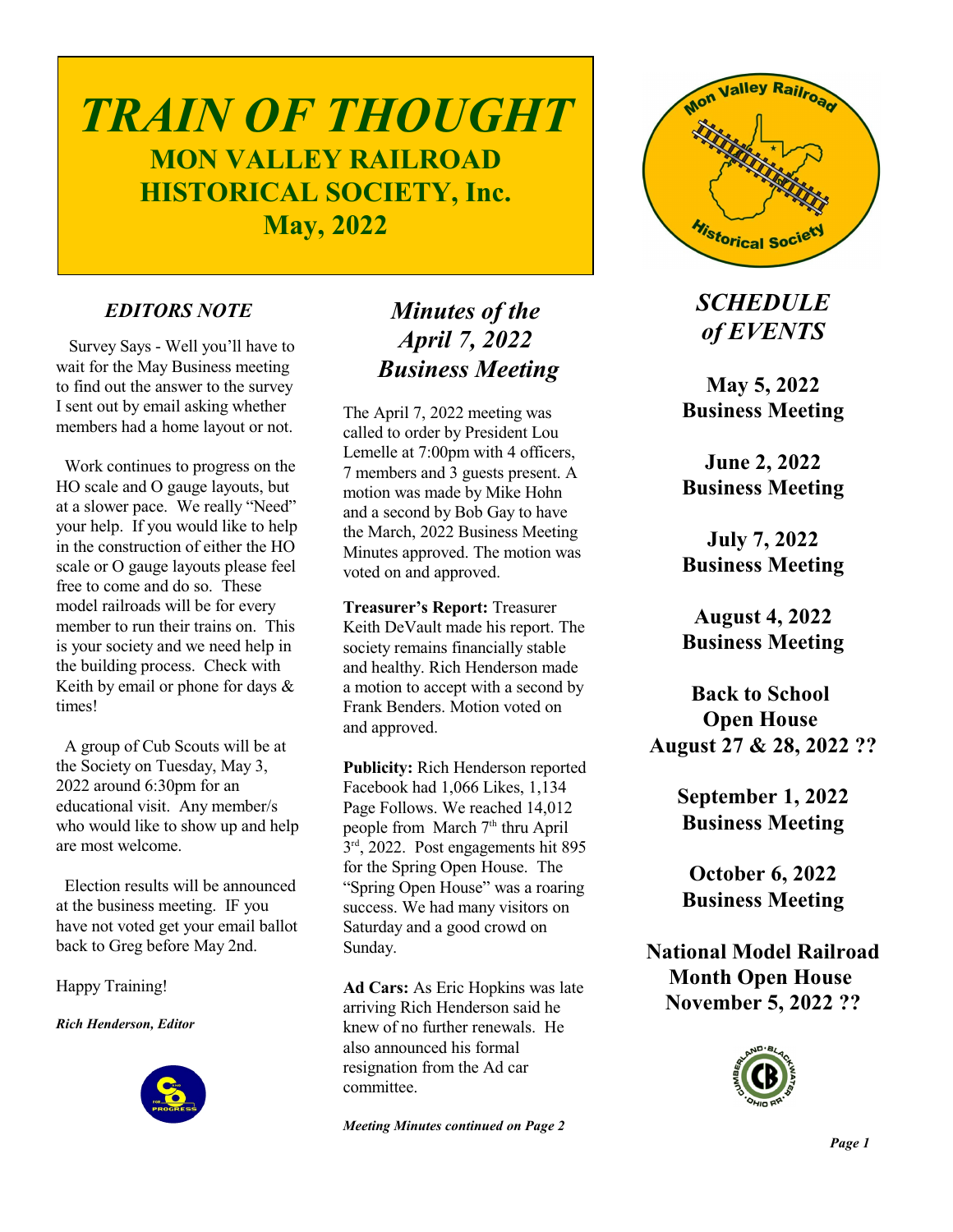#### *Minutes continued from Page 1*

He stated that it was fairly easy to create the 2 inch x 1 1/4 inch rectangle and then add the business information & any logo or picture.

**Membership:** Rich Henderson reported that we lost three members who chose not to renew but that we had two new memberships to vote on. Bill Quigley and Peter Turner, both into O gauge trains. Bill is known by several members and Peter took the opportunity to give us some details of his hobby. Both were unanimously Approved. Welcome to the Society!

**Donations:** Mike Hohn donated "sheet" cork that will be used on the HO layout for sidings. It is thinner than regular HO roadbed and will allow cars on the sidings to roll into the sidings easier. Keith DeVault stated that we received a donation from Steve Kite and that the person interested in buying most of the Modular layout if fact did purchase them.

**Nominating Committee:** Frank Benders reported as Richard Turton was not able to be at the meeting. Frank said they had some trouble finding members willing to be officers but finally put a slate of candidates together. Candidates are Richard Turton for President, Kenton Colvin for Vice President, Keith DeVault for Treasurer, Eric Hopkins for Secretary and Rich Henderson for Membership Director. The slate of officers/BOD members will go to the current Secretary, Greg Malnikoff. Ballots will be sent out via email, as we have done for the last two years. Ballots must be returned to the Secretary by May  $1<sup>st</sup>$ , 2022 to be counted.

#### **Old Business:** None.

**New Business:** None (Except Layouts)

#### **LAYOUTS**

**HO:** Mike Hohn reported that the blue sky had been painted. The committee has started laying the code 100 track in the staging yard and that will transition to the code 83 track on the mainlines. He also said we need to buy more turnouts and track for the two mainlines. Mike said they needed to start thinking about the wiring. He said, Gary is working up a wiring diagram for the Dispatchers office that will include two tracks, staging and eventually four tracks. The committee also needs help working on the HO layout, the current group is getting worn out. Mike said they are continuing the Monday work sessions (9am til 12 noon) but members can also help on Thursday evenings. He also suggested that we should all work together on the various layouts. Rich agreed. Keith bought a long drill bit to use for drilling down through the framework for the wiring and said they were thinking of building a temporary loop at the right end so we could have continuos running during open houses. Rich added that the sky was not done the right way, it's all plain blue and would have to be repainted.

**N:** Greg Malnikoff was unable to attend the meeting but asked for the membership to finalize where the N scale layout will be located. He and the N scale committee are not going to proceed until the location has been agreed to by the members. Keith said the N scale will go along the back "mirror wall" and the remaining modules will be stripped. Items will be saved and the rest discarded. He suggested building a bookcase with open shelves to be placed in the niche with the B&O sign at the entrance area. Many members agreed with the placement of the N scale and bookcase idea. Keith made the motion, second by Ken Colvin, Approved.

**O:** Rich Henderson said that first he wanted to apologize for his behavior at the March business meeting. He let his feelings get out of control. He was hurt and angry and almost left the society. He added that the HO committee had made many changes to the HO layout plan and those changes were never approved by the membership. Rich felt that better communication was needed to avoid problems. Many members agreed. Mike said that changes were necessary but also agreed we needed better communications. It was agreed that minor changes, by all the various layout committee's would handled on there own but any major changes would be brought to the members for approval before hand. Rich said that the O gauge layout has been tossed about, first being planned against the wall as a dogbone, then to be built on the old modules as Mike suggested, finally totally new construction. We moved to fast. The plan went from complex to very simple and now is back to complex. Rich showed the members a quick sketch he made just after the March business meeting and the final plans that he came up with after talking with Ken and Keith. The O gauge committee is now comprised of Rich, Ken & Keith. Rich then motioned that the new O gauge track plan be approved. A second by Dave Edwards. Motion unanimously Approved.

**For the Good of the Order:** Frank suggested that we have food, coffee, water etc. at the next NMRA meeting. Many attending were hungry and thirsty. Keith said we can't sell any items because the Mall requires Food Handlers cards for ALL food sales. Several members said we can make coffee for ourselves and give it away along with bottled water and/or cookies, donuts etc. It was agreed.

*Meeting Minutes continued on Page 3*